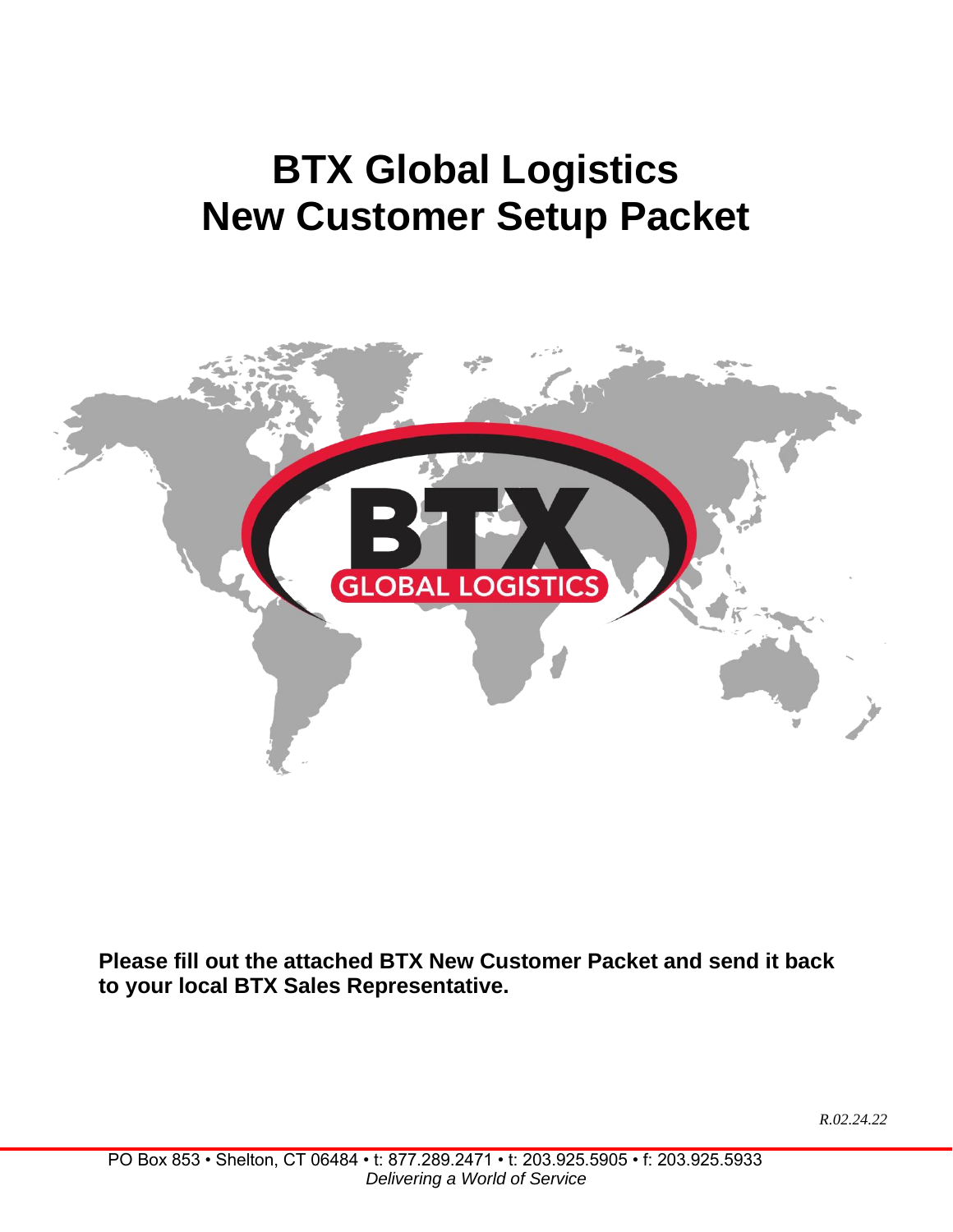**CREDIT APPLICATION & AGREEMENT**

(Please print all information clearly & legibly).

 $\frac{1}{100}$ 

ww.btxglobal.com

| <b>Credit Limit Requested: \$</b><br><b>Company Information</b>                       |                                                                                                                |                                       |                                    |      |          |  |  |
|---------------------------------------------------------------------------------------|----------------------------------------------------------------------------------------------------------------|---------------------------------------|------------------------------------|------|----------|--|--|
|                                                                                       |                                                                                                                |                                       |                                    |      |          |  |  |
| (Check One)<br>Corporation:                                                           | Partnership:                                                                                                   |                                       | Proprietorship:                    | LLC: |          |  |  |
| Must provide Employer ID (EIN) or SS# and Dun & Bradstreet# to be approved for Credit |                                                                                                                |                                       |                                    |      |          |  |  |
| Company Name:                                                                         |                                                                                                                | Phone:                                |                                    |      | Fax:     |  |  |
| Physical Address:                                                                     |                                                                                                                |                                       | City / State:                      |      | Zip:     |  |  |
| <b>Billing Address:</b>                                                               |                                                                                                                |                                       | City / State:                      |      | Zip:     |  |  |
| Parent Company:                                                                       |                                                                                                                |                                       | City / State:                      |      | Zip:     |  |  |
| <b>Parent Address</b>                                                                 |                                                                                                                |                                       | City / State:                      |      | Zip:     |  |  |
| Type of Business:                                                                     |                                                                                                                |                                       | E-mail:                            |      | Website: |  |  |
| Officer Name:                                                                         |                                                                                                                |                                       | Phone:                             |      | E-mail:  |  |  |
| A/P Contact:                                                                          |                                                                                                                | Phone:                                |                                    |      | E-mail:  |  |  |
| (Check One):<br>Taxable:                                                              | Tax Exempt en <u>titi</u> es must include a current, valid tax exempt certificate with application.<br>Resale: | Government:                           | Exempt:                            |      |          |  |  |
|                                                                                       |                                                                                                                |                                       | <b>Trade References (Required)</b> |      |          |  |  |
| Company Name:                                                                         |                                                                                                                | Phone:                                |                                    |      | Fax:     |  |  |
| Address:                                                                              |                                                                                                                |                                       | City / State:                      |      | Zip:     |  |  |
| Contact                                                                               |                                                                                                                |                                       | E-mail:                            |      | Website: |  |  |
|                                                                                       |                                                                                                                |                                       |                                    |      |          |  |  |
| Company Name:                                                                         |                                                                                                                |                                       | Phone:                             |      | Fax:     |  |  |
| Address:                                                                              |                                                                                                                |                                       | City / State:                      |      | Zip:     |  |  |
| Contact                                                                               |                                                                                                                |                                       | E-mail:                            |      | Website: |  |  |
|                                                                                       |                                                                                                                |                                       |                                    |      |          |  |  |
| Company Name:                                                                         |                                                                                                                |                                       | Phone:                             |      | Fax:     |  |  |
| Address:                                                                              |                                                                                                                |                                       | City / State:                      |      | Zip:     |  |  |
| Contact                                                                               |                                                                                                                | Company<br>Name:                      |                                    |      | Website: |  |  |
| <b>BTX Global Logistics Use Only</b>                                                  |                                                                                                                |                                       |                                    |      |          |  |  |
| Reviewed By:                                                                          |                                                                                                                |                                       | Credit Limit:                      |      |          |  |  |
| Approved By:                                                                          |                                                                                                                | 2 <sup>nd</sup> Approval if Required: |                                    |      |          |  |  |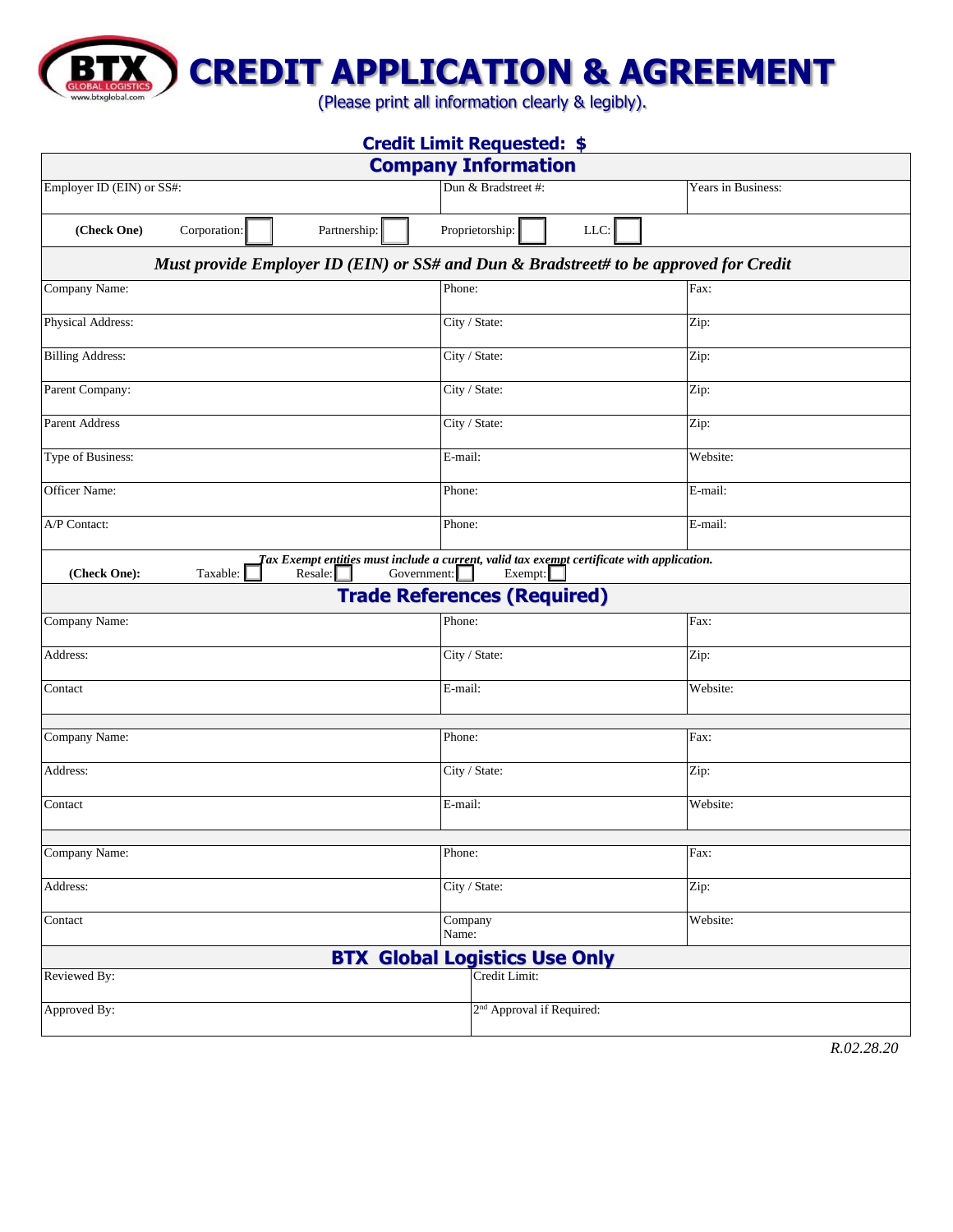

### **CONDITIONS OF CREDIT**

**1.** BTX has agreed to extend credit terms to Customer, instead of immediate payment upon delivery of the goods, subject to the terms and conditions of this Credit Application Agreement. Customer represents that this Credit Application Agreement is strictly for business, commercial, or agricultural products pursuant to 15 U.S.C §§1601 and not for personal, family or household purposes.

**2.** Customer warrants the accuracy and completeness of all information provided herein and acknowledges that BTX is relying on such information to extend credit terms. Prior to any change in majority ownership, management, legal structure, name and/or any material adverse change in its financial position, Customer shall immediately notify BTX in writing.

**3.** Customer authorizes BTX to obtain credit information relating to Customer from any source whatsoever, including without limitation, the banking references and trade references listed herein, prior to or after credit has been extended, to determine the creditworthiness of Customer. Customer authorizes and directs the bank reference and trade references and any others who possess information relating to the creditworthiness of Customer to fully release such information to BTX and/or its agents and representatives. A copy of this Credit Application Agreement shall be deemed sufficient evidence of Customer's consent.

**4.** If BTX, in its sole discretion, agrees to extend credit to Customer, then BTX shall issue an acceptance letter to Customer stating that BTX has agreed to extend credit, subject to the terms hereof and any additional terms BTX shall deem necessary and the maximum limit to which credit will be extended. Upon issuance, the acceptance letter shall be fully incorporated herein.

**5.** Notwithstanding the extension of credit to Customer, BTX, in its sole discretion may withdraw, modify or terminate credit. If Customer's request for credit or increase of credit is denied, or if credit is terminated, Customer may request, within sixty (60) days, a written statement of the reasons therefore. BTX will provide a written statement within thirty (30) days after receipt.

**6.** In the event that outstanding charges owed by Customer exceed the stated credit limit, the balance in excess of the stated limit shall become immediately due and payable and Customer shall thereafter be required to pay all charges owed to BTX in excess of the stated limit prior to delivery of further goods and/or services. Similarly, no further credit will be extended by BTX to Customer until the outstanding balance is brought under the stated limit and Customer is otherwise in compliance with this Credit Application Agreement. No extension of credit in excess of the stated limit be deemed a waiver by BTX of its rights to require immediate payment of all amounts exceeding the stated limit; to terminate this agreement; or to otherwise exercise any rights BTX may have hereunder, or at law, in equity or otherwise.

**7.** Customer agrees to pay BTX all charges for goods and/or services provided by BTX, directly or indirectly, including freight and other charges within the stated credit limit, within fifteen (15) days of invoice. Interest on sums which are due but which have not been paid shall accrue at the rate of one and one half percent (1.5%) per month from date due until paid to BTX in full, but not in excess of the amount permitted by applicable law. BTX shall be authorized to apply payments received first to interest and then to the oldest charges. At BTX's discretion, any sums (including credits. refunds or property damage claims payments) which BTX owes Customer may be applied against any outstanding balance which Customer owes BTX.

**8.** All services subject to standard terms and conditions of our bill of lading are available a[t www.btxglobal.com.](http://www.btxglobal.com/) By shipping with BTX Global Logistics you acknowledge acceptance of these terms and conditions.

**9.** Any legal fees and costs, as well as any other expense or cost, including without limitation, those relating to the holding, storing or selling of goods, in any way relating to the collection of amounts due BTX shall be promptly paid or reimbursed by Customer.

**10.** This Credit Application Agreement shall continue so long as Customer continues to purchase goods and/or services from or owes any amount to BTX, but may be terminated by BTX at its sole discretion at any time upon written notice to Customer. This Credit Application Agreement shall automatically terminate upon any breach or failure to perform hereunder by Customer, but Customer's obligations pursuant to this Credit Application Agreement shall survive termination.

**11.** This Credit Application Agreement, together with the acceptance letter, if issued by BTX, constitutes the entire agreement with respect to the subject matter hereof and supersedes and replaces all prior and contemporaneous agreements, written or oral. This Credit Application Agreement shall not be amended except through a written instrument signed by both parties.

**12.** The parties hereby submit to the non-exclusive jurisdiction and venue of the courts located in Fairfield County, Connecticut with respect to any dispute arising out of or relating to this Credit Application Agreement. The substantially prevailing party shall be entitled to recover its reasonable legal fees and costs.

**13.** The individual executing this agreement warrants he/she is an owner, officer and/or director of customer and has been duly authorized to complete and bind customer to the terms and conditions of this agreement set forth on the signature page hereto in the event BTX agrees to extend credit to customer.

#### **Customer (Identified on the front page)**

Customer Signature:

Customer Name (Print):

Title:

Date:

*R.02.28.20*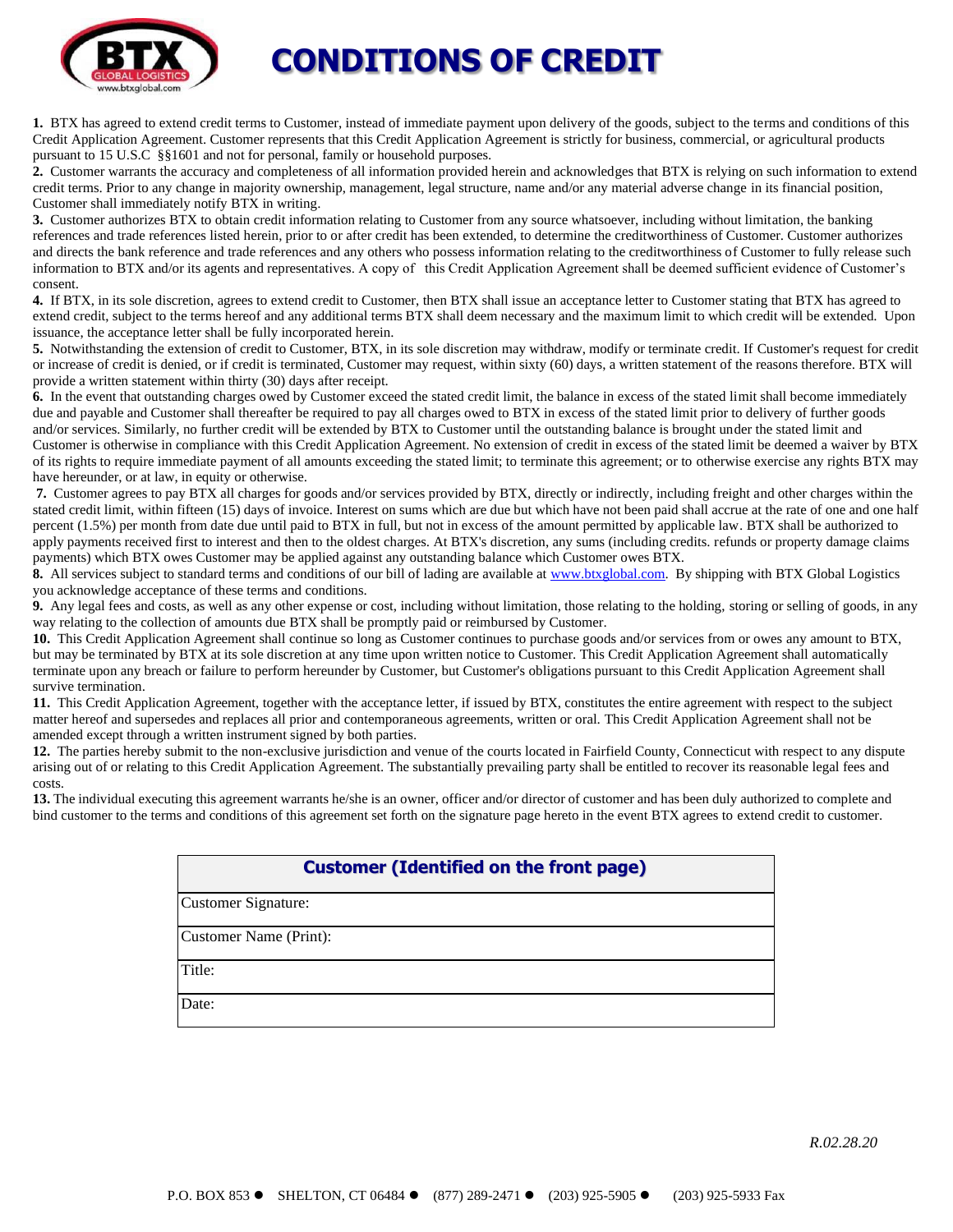

# **Confidential Bank Information**

| Company Name: Manual Manual Manual Manual Manual Manual Manual Manual Manual Manual Manual Manual Manual Manua |                                                                    |                                                                                                 |  |  |  |
|----------------------------------------------------------------------------------------------------------------|--------------------------------------------------------------------|-------------------------------------------------------------------------------------------------|--|--|--|
|                                                                                                                |                                                                    |                                                                                                 |  |  |  |
|                                                                                                                |                                                                    |                                                                                                 |  |  |  |
| <b>Bank Name(s)</b>                                                                                            |                                                                    |                                                                                                 |  |  |  |
|                                                                                                                |                                                                    |                                                                                                 |  |  |  |
| Address:                                                                                                       | <u> 1980 - Andrea Stadt Britain, amerikansk politik (* 1908)</u>   |                                                                                                 |  |  |  |
|                                                                                                                | <u> 1989 - Johann Barbara, margaret eta biztanleria (h. 1989).</u> | the contract of the contract of the contract of the contract of the contract of the contract of |  |  |  |
| Contact:                                                                                                       |                                                                    |                                                                                                 |  |  |  |
| Acct#:                                                                                                         | <u> 1999 - Johann Barbara, martxa alemaniar a</u>                  |                                                                                                 |  |  |  |
| Acct Type:                                                                                                     |                                                                    |                                                                                                 |  |  |  |

I, the undersigned, certify that I am authorized to permit the above mentioned financial institutions to disclose any and all pertinent account information to BTX Global Logistics for their use in determining the terms of my account with their firm, and for periodic credit line reviews.

Signed (Authorized Signer / Office) Date

Title

**Please return this form to the Credit Manager at BTX Global Logistics at** [CR@btxglobal.com.](mailto:CR@btxglobal.com)

*R.09.26.19*